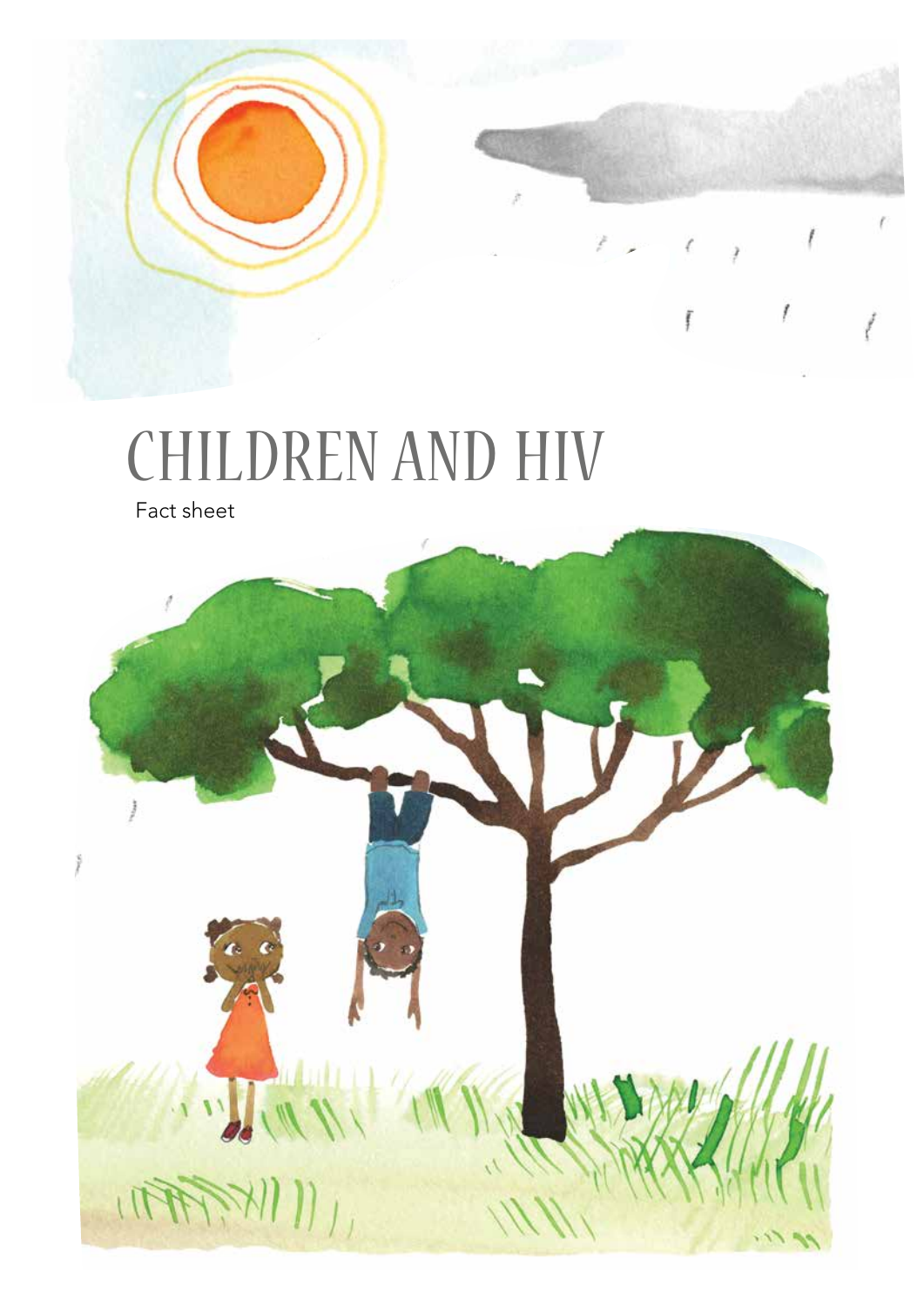### Children and HIV July 2014

#### Stopping new HIV infections among children

As a result of scaled-up HIV prevention services there was a 58% decline in the number of new HIV infections among children between 2001 and 2013. Despite this significant progress, the number of children becoming newly infected with HIV remains unacceptably high. About 240 000 [210 000–280 000] children became infected with HIV in 2013 in low- and middle-income countries.

The risk of a mother living with HIV passing the virus to her child can be reduced to 5% or less if she has access to effective antiretroviral therapy during pregnancy, delivery and breastfeeding. In 2013, 67% [61–73%] of pregnant women living with HIV had access to the life-saving medicines.

### Global Plan

Stopping new HIV infections among children age of five. is one of UNAIDS's top priorities and, in 2011, UNAIDS and partners launched a new *Global Plan towards the elimination of new HIV infections among children by 2015 and keeping their mothers alive.* 

The Global Plan focuses on the 22 countries where 90% of HIV-positive pregnant women live—21 are in Africa, the other is India. The aim of the Global Plan is to reduce the number of new HIV infections among children by 90% by 2015 and to reduce deaths among pregnant women and children due to AIDS-related illnesses by 50% within the same time period.

The results are encouraging. There has been rapid momentum in scaling up access to HIV prevention and treatment services for women, which prevented more than 900 000 children from acquiring HIV since 2009.

### Knowing a child's HIV status

Despite continuing progress in stopping new HIV infections among children there are still major challenges in ensuring access to effective antiretroviral therapy for children living with HIV. The challenges start with diagnosing HIV among children.

One child becomes infected with HIV every two minutes; however, in 2013 only 42% of children exposed to HIV were tested for the virus within the recommended two months. This is largely because it requires complex laboratory technology that is often only available at central laboratories. Also, results can take a long time to come back, which means that families do not always return for the results and never learn of a child's HIV status.

Without knowing the HIV status of a child it is impossible to access life-saving treatment. Without treatment, half of all children born with HIV will die by the age of two and the majority will die by the

### Access to HIV treatment for children

New guidelines from the World Health Organization recommend initiating treatment for all children younger than five years of age who are diagnosed with HIV. In 2013, an estimated 3.2 million [2.9 million–3.5 million] children under the age of 15 years were living with the virus, but just 24% [22–26%] had access to the life-saving medicines.

The barriers to access to treatment for children are far-reaching. Clinics are often far from home; stigma and fear prevent carers from bringing their children to the clinics for HIV testing and treatment; treatment is difficult to administer for children; there is a lack of training and support for families, carers and health-care workers to provide HIV services for young people; and there are not enough HIV medicines developed specifically for a child's needs.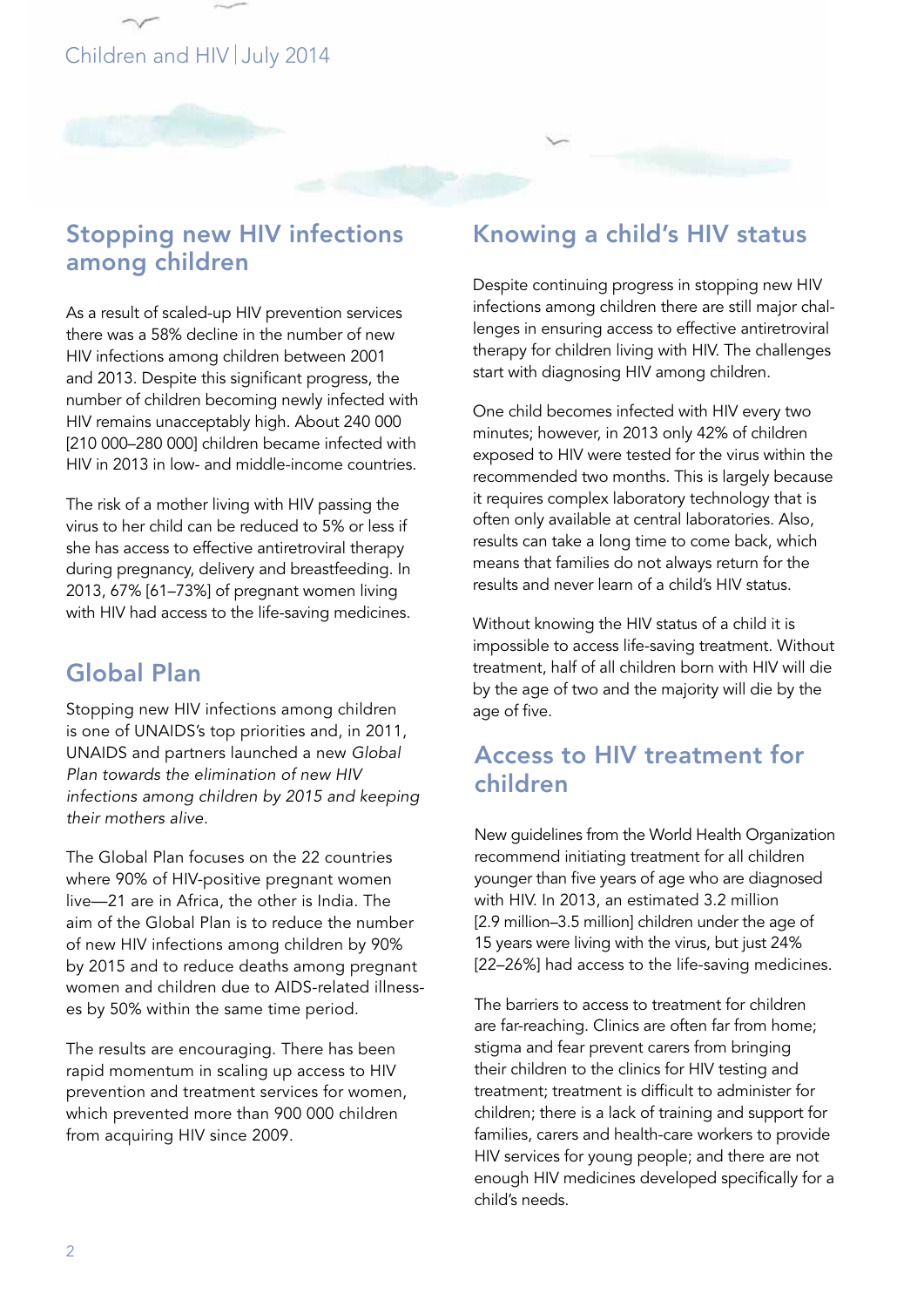

HIV treatments for children work. However, they can be complicated, requiring pills and liquids, some of which are difficult to swallow and can taste unpleasant. The volume of medicines recommended for children under the age of three is a challenge.

Some of the medicines need to be kept cool. Refrigeration can be an issue if a health facility experiences electrical outages or has limited storage facilities. It is also a concern for families, especially in rural areas, who may not have refrigeration available. This requires the family or carer to return to the clinic, which may be far away, on a regular basis to pick up fresh supplies of the medicines.

Despite the scientific advances made in research and development for new HIV medicines for adults, the options for children lag behind significantly.

In high-income countries the market for HIV medicines for children has almost disappeared as new HIV infections among children have been virtually eliminated. As a result, the incentive for companies to develop formulations for children has reduced as children living with HIV in low- and middleincome countries represent a less viable commercial market.

Research is under way, however, to improve the palatability and suitability of paediatric formulations. This includes research exploring the use of sprinkles that dissolve in the mouth rather than liquids or tablets. Although such products are not yet available they could be interesting options for the future.

#### Normalizing HIV

When children have access to treatment they do well and can live normal, healthy and happy lives, just like any other child. However, children living with HIV can face discrimination at home, school and in the community.

Efforts to normalize HIV and ensure that adults and children have accurate information about the virus are essential. Children and families affected by HIV should not be afraid to openly access HIV testing and treatment services for fear of negative reprisals. Through being open about HIV and sharing experiences, the fear around the disease can be dispelled, making people less afraid to seek and access essential HIV services.

#### What needs to be done

A combination of efforts is needed to prevent new HIV infections among children, ensure that their mothers remain healthy and improve the diagnosis and treatment of HIV for children.

HIV testing and treatment needs to be available closer to where the children most affected live and health workers need to be trained and supported to identify and treat children living with HIV.

Community support systems are invaluable and need to be strengthened to allow them to effectively support children and carers to keep them healthy and ensure that they have access to the HIV services they require.

More medicines specifically adapted to the needs of children need to be developed. To achieve this requires political will and investment by industry. Government, nongovernmental organizations, research partners, health experts and civil society need to advocate strongly for the development of child-friendly fixed-dose combinations to ensure that simple and effective treatment becomes rapidly available and accessible for all children in need.